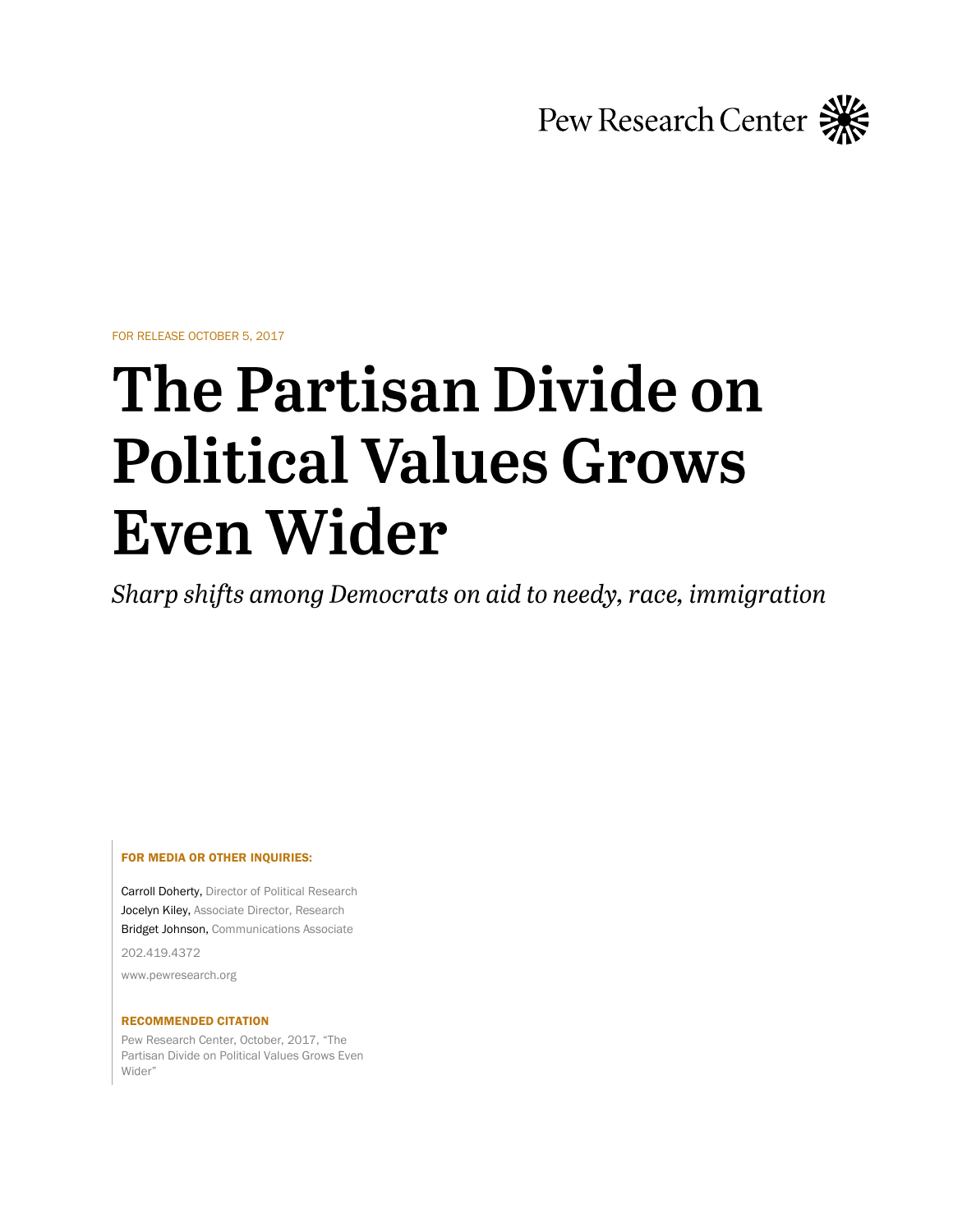## Ideological distance and partisanship

Using these 10 questions to create an ideological scale provides another way of illustrating changes in the public's political values, and a growing divide along partisan lines.

Overall, although many Americans continue to hold a mix of liberal and conservative views across

## A declining share of Americans holds a mix of liberal and conservative views

*Distribution of the public on a 10-item scale of political values*



Notes: Ideological consistency based on a scale of 10 political values questions (see methodology). Source: Survey conducted June 8-18, 2017.

different issue areas, that share has declined over time.

At the same time, the center of the scale has shifted in a somewhat liberal direction over time. To a large extent, this is the result of the public's growing acceptance of homosexuality and more positive views of immigrants, shifts that are seen among both Democrats and Republicans (GOP attitudes about immigrants are little changed over the last decade, but Republicans are substantially less likely to view immigrants as a burden on the country than they were in the 1990s).

PEW RESEARCH CENTER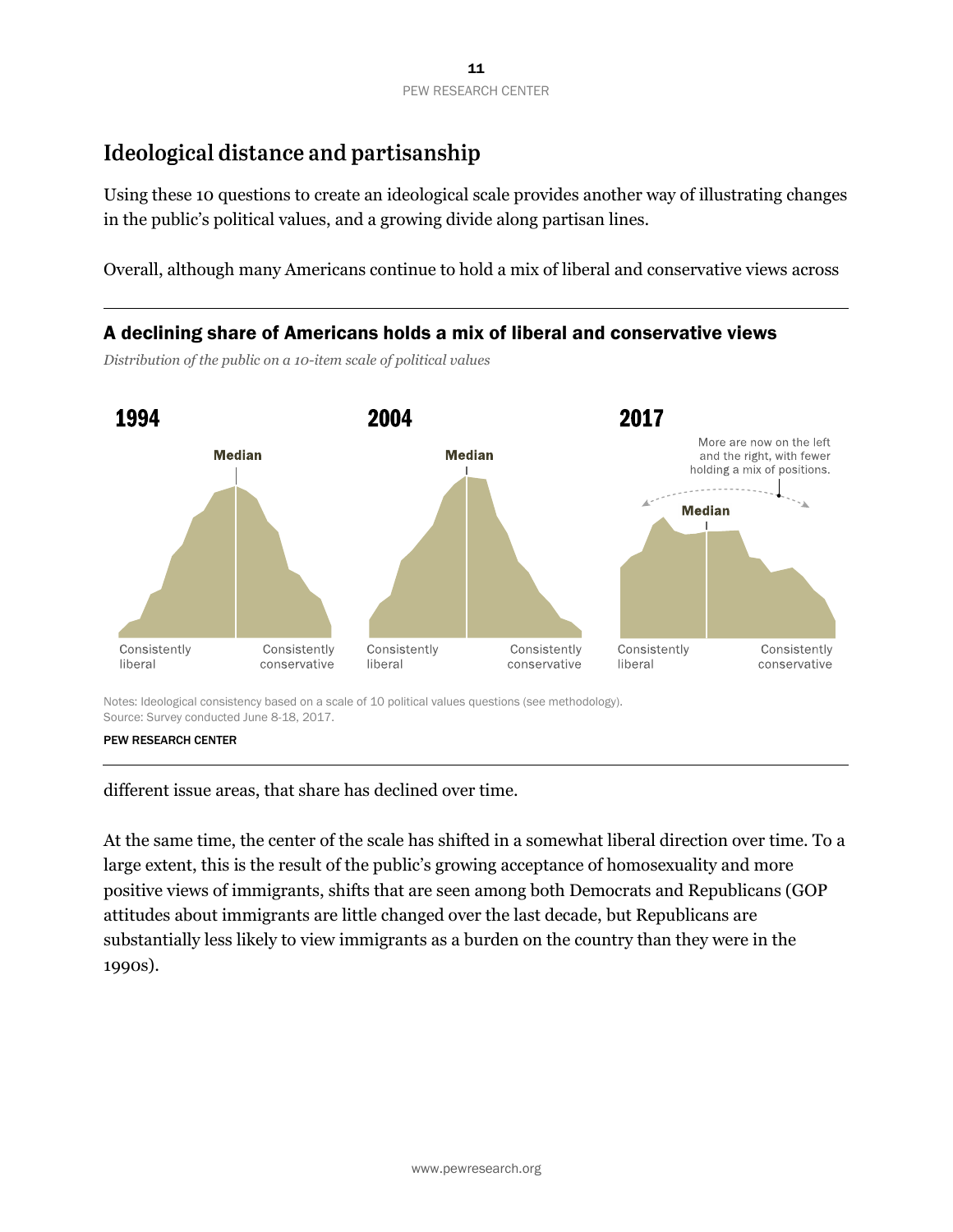## Democrats and Republicans more ideologically divided than in the past

*Distribution of Democrats and Republicans on a 10-item scale of political values*



Notes: Ideological consistency based on a scale of 10 political values questions (see methodology).The blue area in this chart represents the ideological distribution of Democrats and Democratic-leaning independents; the red area of Republicans and Republican-leaning independents. The overlap of these two distributions is shaded purple. Source: Survey conducted June 8-18, 2017.

### PEW RESEARCH CENTER

Reflecting the growing partisan gaps across the 10 questions (even those where both parties have shifted in the same direction), Republicans and Democrats are now further apart ideologically than at any point in more than two decades, a continuation of the trend Pew Research Center first

[documented with these measures in 2014.](http://www.people-press.org/2014/06/12/political-polarization-in-the-american-public/) For instance, overall, on this scale of 10 political values, the median (middle) Republican is now more conservative than 97% of Democrats, and the median Democrat is more liberal than 95% of Republicans.

By comparison, in 1994 there was substantially more overlap between the two partisan groups than there is today: Just 64% of Republicans were to the right of the median Democrat, while 70% of Democrats were to the left of the median Republican. Put differently, in 1994

## What is the ideological consistency scale?

This scale is composed of 10 questions asked on Pew Research Center surveys going back to 1994 to gauge the degree to which people hold liberal or conservative attitudes across many political values (including attitudes about size and scope of government, the social safety net, immigration, homosexuality, business, the environment, foreign policy and racial discrimination). The individual items are discussed at the beginning of this section, and additional details about the scale can be found in the methodology.

Where people fall on this scale does not always align with whether they think of themselves as liberal, moderate or conservative. The scale is not a measure of extremity, but of consistency.